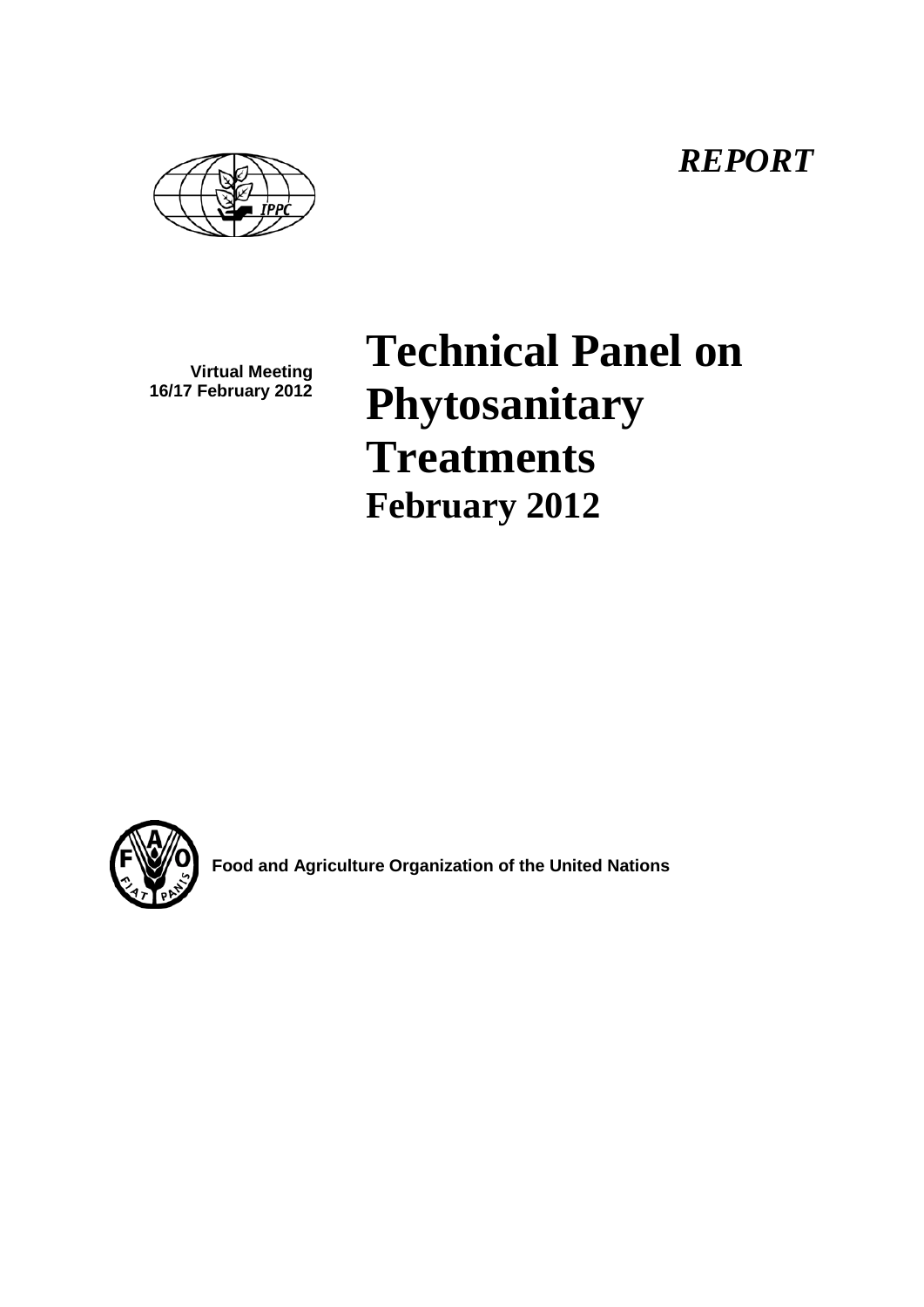# **TABLE OF CONTENTS**

| 1. |                                                                                         |                                                                                            |  |  |
|----|-----------------------------------------------------------------------------------------|--------------------------------------------------------------------------------------------|--|--|
|    | 1.1                                                                                     |                                                                                            |  |  |
|    | 1.2                                                                                     |                                                                                            |  |  |
|    | 1.3                                                                                     |                                                                                            |  |  |
| 2. |                                                                                         |                                                                                            |  |  |
| 3. |                                                                                         |                                                                                            |  |  |
|    | 3.1                                                                                     | Vapour heat treatment for Bactrocera tryoni on Mangifera indica (2010-107) 3               |  |  |
|    | 3.2                                                                                     | Vapour heat treatment for <i>Ceratitis capitata</i> on <i>Mangifera indica</i> (2010-106)3 |  |  |
|    | 3.3                                                                                     |                                                                                            |  |  |
|    |                                                                                         |                                                                                            |  |  |
|    | 4.1                                                                                     | Discussion document on guidance for submitting treatments regarding soil and               |  |  |
|    | 4.2                                                                                     |                                                                                            |  |  |
|    | 4.3                                                                                     |                                                                                            |  |  |
|    | 4.4                                                                                     | Discussion paper on a position on hot air treatment for multiple insects, fruits, etc5     |  |  |
| 5. |                                                                                         | Discussion/status of cold treatments returned from November 2011 SC e-decision             |  |  |
|    | 5.1                                                                                     | Cold treatment for Ceratitis capitata on Citrus limon (2007-206C)5                         |  |  |
|    | 5.2                                                                                     |                                                                                            |  |  |
|    | 5.3                                                                                     | Cold treatment for Ceratitis capitata on Citrus reticulata x C. sinensis (2007-206B)5      |  |  |
|    | 5.4                                                                                     |                                                                                            |  |  |
| 6. |                                                                                         |                                                                                            |  |  |
|    | 6.1                                                                                     |                                                                                            |  |  |
|    | 6.2                                                                                     |                                                                                            |  |  |
|    | 6.3                                                                                     |                                                                                            |  |  |
| 7. | Discussion/status on Heat treatment of wood packaging material using dielectric heating |                                                                                            |  |  |
| 8. |                                                                                         |                                                                                            |  |  |
| 9. |                                                                                         |                                                                                            |  |  |
|    |                                                                                         |                                                                                            |  |  |
|    |                                                                                         |                                                                                            |  |  |
|    |                                                                                         |                                                                                            |  |  |
|    |                                                                                         |                                                                                            |  |  |
|    |                                                                                         |                                                                                            |  |  |
|    |                                                                                         |                                                                                            |  |  |
|    |                                                                                         |                                                                                            |  |  |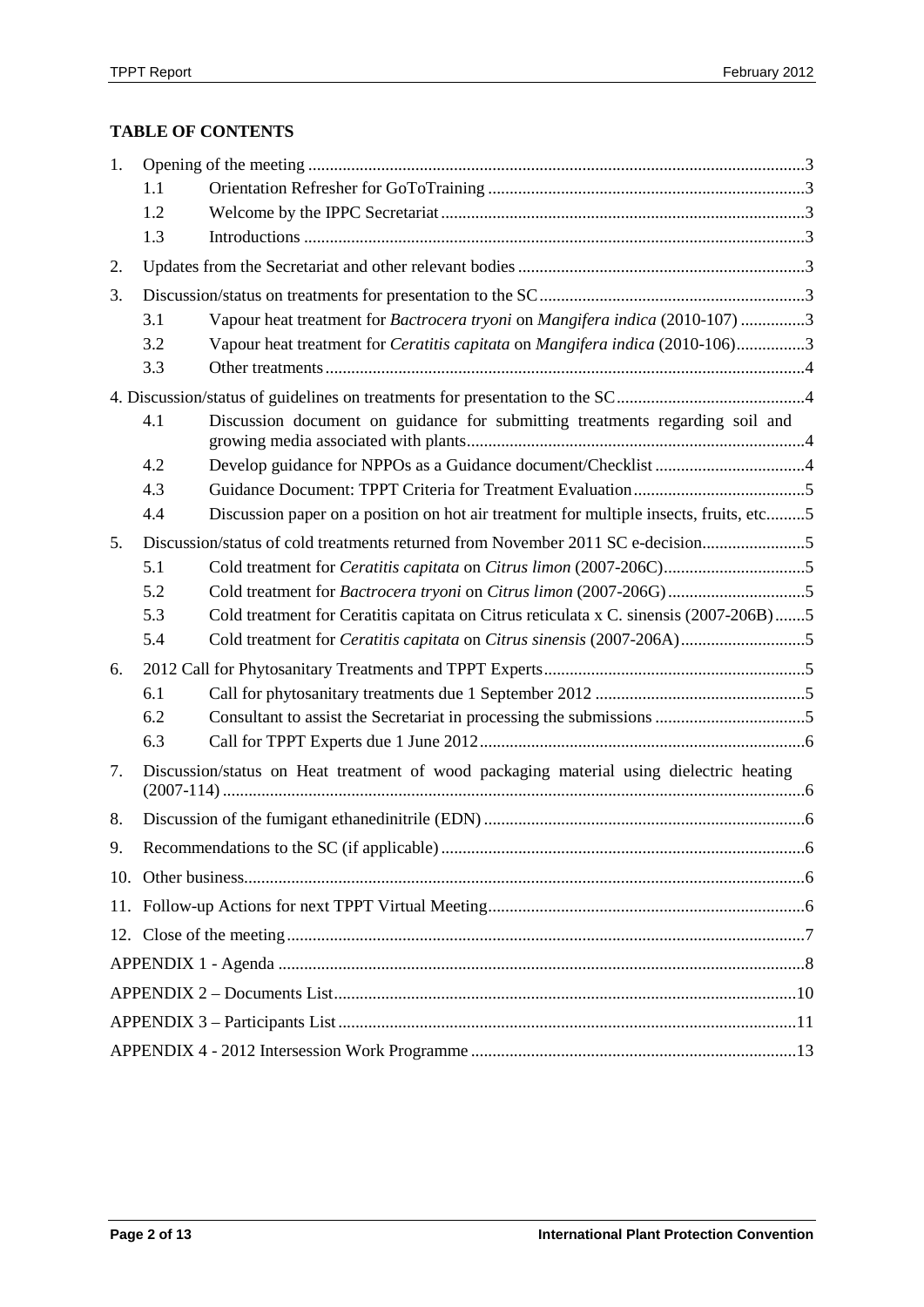## <span id="page-2-0"></span>**1. Opening of the meeting**

### <span id="page-2-1"></span>**1.1 Orientation Refresher for GoToTraining**

Before beginning the meeting, the IPPC Secretariat gave a brief overview/refresher of the virtual meeting software connection program Go-To-Meeting (GTM) via the training tool GoToTraining and also noted the etiquette and ground rules for participants to follow during the meeting.

#### <span id="page-2-2"></span>**1.2 Welcome by the IPPC Secretariat**

The IPPC Secretariat welcomed the participants to the meeting. In attendance were seven members of the Technical Panel on Phytosanitary Treatments (TPPT) and the two Secretariat Leads. The other members were unable to attend due to previous engagements.

The Secretariat noted the purpose of the meeting was to discuss and update all panel members on the status of:

- the draft phytosanitary treatments (PTs) to be presented to the Standards Committee (SC)
- the PTs that were returned from the 2011 November SC e-decision
- the guidelines on treatments to be presented to the SC

The panel approved the agenda (see Appendix 1 to this report) and reviewed the documents list (see Appendix 2 to this report). Some panel members had difficulties downloading all the meeting documents from the International Phytosanitary Portal (IPP - [https://www.ippc.int/\)](https://www.ippc.int/). The panel asked the Secretariat to solve the problem before the next virtual meeting.

#### <span id="page-2-3"></span>**1.3 Introductions**

The meeting participants introduced themselves and agreed to update their contact information on the IPP if necessary (see Appendix 3 to this report).

#### <span id="page-2-4"></span>**2. Updates from the Secretariat and other relevant bodies**

There were no updates from the Secretariat or other relevant bodies since the last TPPT virtual meeting.

#### <span id="page-2-5"></span>**3. Discussion/status on treatments for presentation to the SC**

#### <span id="page-2-6"></span>**3.1 Vapour heat treatment for** *Bactrocera tryoni* **on** *Mangifera indica* **(2010-107)**

The PT leads for 2010-106 and 2010-107 gave a brief update of the treatment. At the 2010 July TPPT meeting, the panel agreed that it needed more information from the submitter to be able to develop the treatment schedules. The submitter provided information, but not all of the information requested in the TPPT Evaluation Reports.

The panel was concerned that the correct information was not sent by the submitter for both PTs (2010-106 and 2010-107), but it was suggested that perhaps the TPPT Evaluation Reports that were sent to the submitter did not explicitly specify what information was needed.

The panel considered combining the two PTs (2010-106 and 2010-107) into one PT because much of the information is the same and the references are similar. However, to do this, more information was required from the submitter. The panel agreed to request further information from the submitter regarding both treatments (2010-106 and 2010-107) and to be very specific about what information is needed.

#### <span id="page-2-7"></span>**3.2 Vapour heat treatment for** *Ceratitis capitata* **on** *Mangifera indica* **(2010-106)**

For more information, see section 3.1 of this report.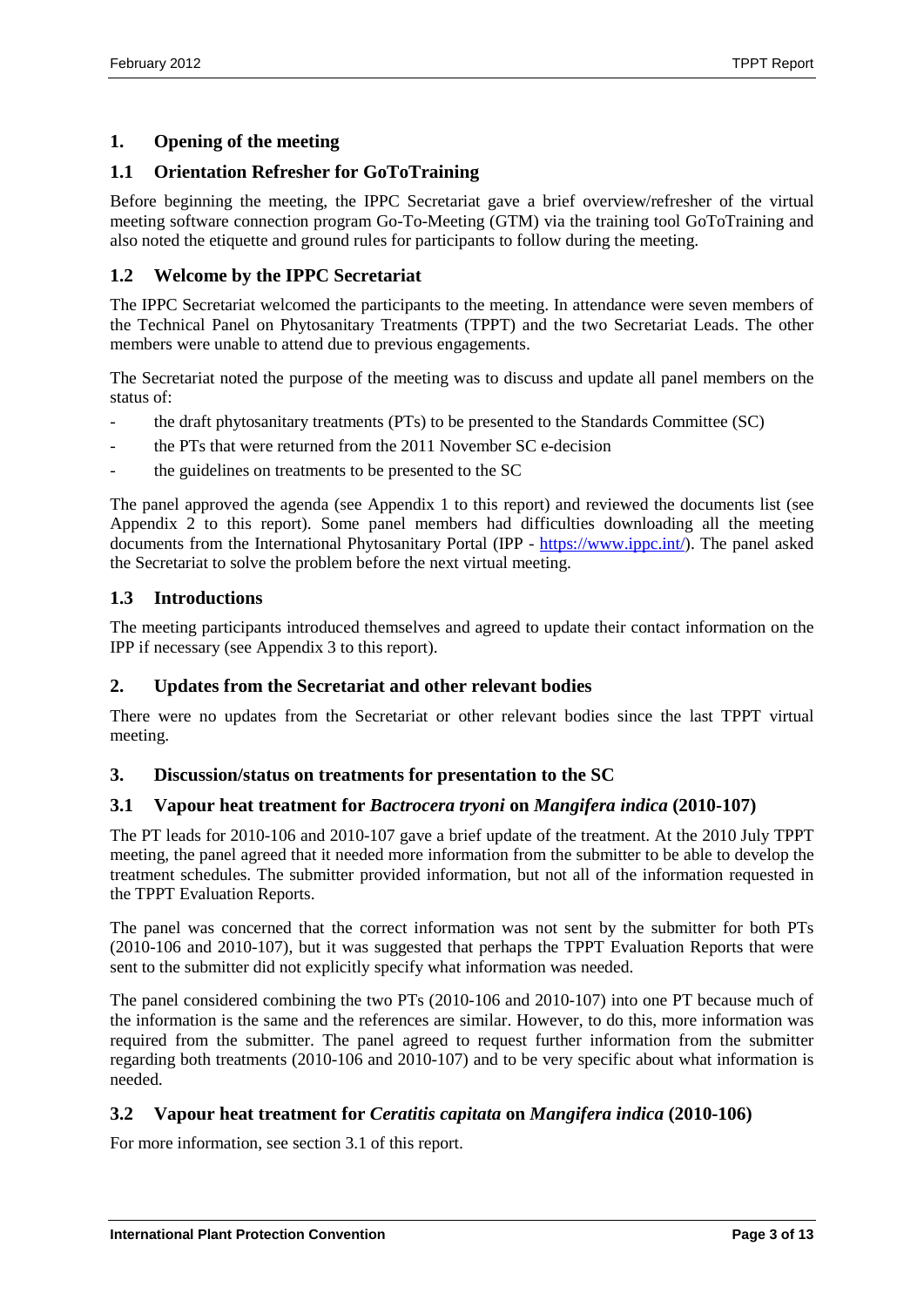#### <span id="page-3-0"></span>**3.3 Other treatments**

The PT lead for *Vapour heat treatment for* Bactrocera cucurbitae *on* Cucumis melo *var.* reticulatus (2006-110) noted that the TPPT responses to member comments have been finalized and the PT has been revised to include these changes. The panel recommends the PT to the SC.

#### <span id="page-3-1"></span>**4. Discussion/status of guidelines on treatments for presentation to the SC**

The panel discussed a format for the guidance documents. It was noted that even though each guidance document has different information, it could be useful to develop a template. The Secretariat agreed to investigate template options for these documents.

The panel was also encouraged to use figures and images in the documents, but to be sure that the owner of the figure or image has given permission to use it.

It was also noted that these would be presented to the SC, possibly via e-decision. However, the Secretariat encouraged the panel to finalize these guidance documents virtually before the 2012 December TPPT face-to-face meeting.

#### <span id="page-3-2"></span>**4.1 Discussion document on guidance for submitting treatments regarding soil and growing media associated with plants**

The document co-lead presented the document and noted that it still needed more work. The panel made suggestions for improvement and agreed to send any specific comments to the lead and to copy the Secretariat TPPT leads.

#### <span id="page-3-3"></span>**4.2 Develop guidance for NPPOs as a Guidance document/Checklist**

#### *Cold Treatments*

The document co-lead presented the document and noted it is still in draft form. The panel made suggestions and agreed to send any specific comments to the lead and to copy the Secretariat TPPT leads.

#### *Vapour Heat Treatments*

The document lead presented the document and recommended combining it with the guidance documents on high temperature forced air and hot water because much of the information is the same. It was suggested to combine the three and then create different sections in the document based on the different components for each treatment. However, after discussing this, it was noted that it may be confusing to the National Plant Protection Organization (NPPO) to combine the documents because it is most likely that the NPPO will refer to each separately. The panel agreed to work on the documents separately with the possibility that they be combined at a later date. The panel agreed to send any specific comments to the lead and to copy the Secretariat TPPT leads.

#### *Forced Air Heat Treatments*

The panel had no comments on this document, but agreed to send any specific comments to the lead and to copy the Secretariat TPPT leads.

#### *Hot Water Treatments*

The panel had no comments on this document, but agreed to send any specific comments to the lead and to copy the Secretariat TPPT leads.

#### *Cold Treatment for Fruit*

The panel had no comments on this document, but agreed to send any specific comments to the lead and to copy the Secretariat TPPT leads.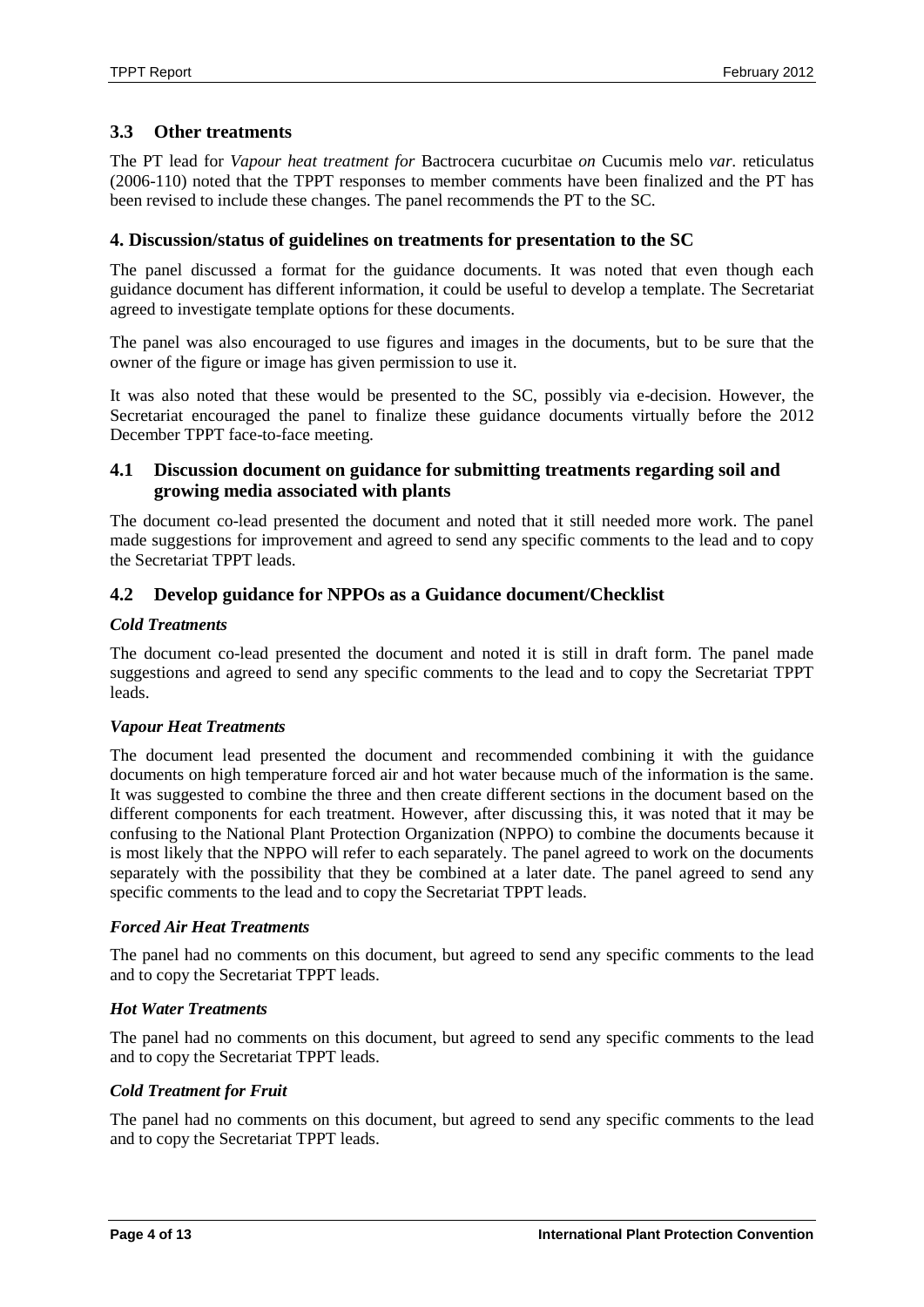## <span id="page-4-0"></span>**4.3 Guidance Document: TPPT Criteria for Treatment Evaluation**

The document lead noted that it is intended to be a living document and should be reviewed and revised at every face-to-face TPPT meeting. The panel had no comments on this document, but agreed to send any specific comments to the lead and to copy the Secretariat TPPT leads.

#### <span id="page-4-1"></span>**4.4 Discussion paper on a position on hot air treatment for multiple insects, fruits, etc.**

The document lead noted that it was still in draft stage and will be presented at the next TPPT virtual meeting.

#### <span id="page-4-2"></span>**5. Discussion/status of cold treatments returned from November 2011 SC e-decision**

#### <span id="page-4-3"></span>**5.1 Cold treatment for** *Ceratitis capitata* **on** *Citrus limon* **(2007-206C)**

The panel discussed the outcome of the 2011 November SC e-decision regarding PTs 2007-206C and 2007-206G. The SC had concerns that the cold treatment would cause commodity damage the fruit.

The panel agreed to draft the TPPT's response addressing the SC's concerns about damage to the fruit. The response would be finalized at the next TPPT virtual meeting.

#### <span id="page-4-4"></span>**5.2 Cold treatment for** *Bactrocera tryoni* **on** *Citrus limon* **(2007-206G)**

See section 5.1 of this report.

#### <span id="page-4-5"></span>**5.3 Cold treatment for Ceratitis capitata on Citrus reticulata x C. sinensis (2007-206B)**

The PT lead noted that the efficacy data (ED values) were still pending for PTs 2007-206B and 2007- 206A. Once the ED values were received, the treatments would be recommended to the SC.

#### <span id="page-4-6"></span>**5.4 Cold treatment for** *Ceratitis capitata* **on** *Citrus sinensis* **(2007-206A)**

See section 5.3 of this report.

#### <span id="page-4-7"></span>**6. 2012 Call for Phytosanitary Treatments and TPPT Experts**

#### <span id="page-4-8"></span>**6.1 Call for phytosanitary treatments due 1 September 2012**

The Secretariat informed the panel that data submissions for phytosanitary treatments had been called. The treatments being solicited are:

- Modified atmospheres and controlled atmospheres for fruit flies
- Soil and growing media
- **Irradiation treatments**

The Secretariat also noted that the TPPT can propose treatments for the call, but they should be supported by an NPPO or RPPO.

Data submissions are due by 1 September 2012 so that submitters have sufficient time to gather submission data. This also allows the panel plenty of time to evaluate the submissions in preparation for the 2012 December TPPT face-to-face meeting.

#### <span id="page-4-9"></span>**6.2 Consultant to assist the Secretariat in processing the submissions**

The Secretariat informed the panel that it will be hiring a consultant to assist in processing the submissions for the call for TPPT experts (see section 6.3 of this report). The panel agreed to send any suggested consultants to the Secretariat TPPT Leads for consideration.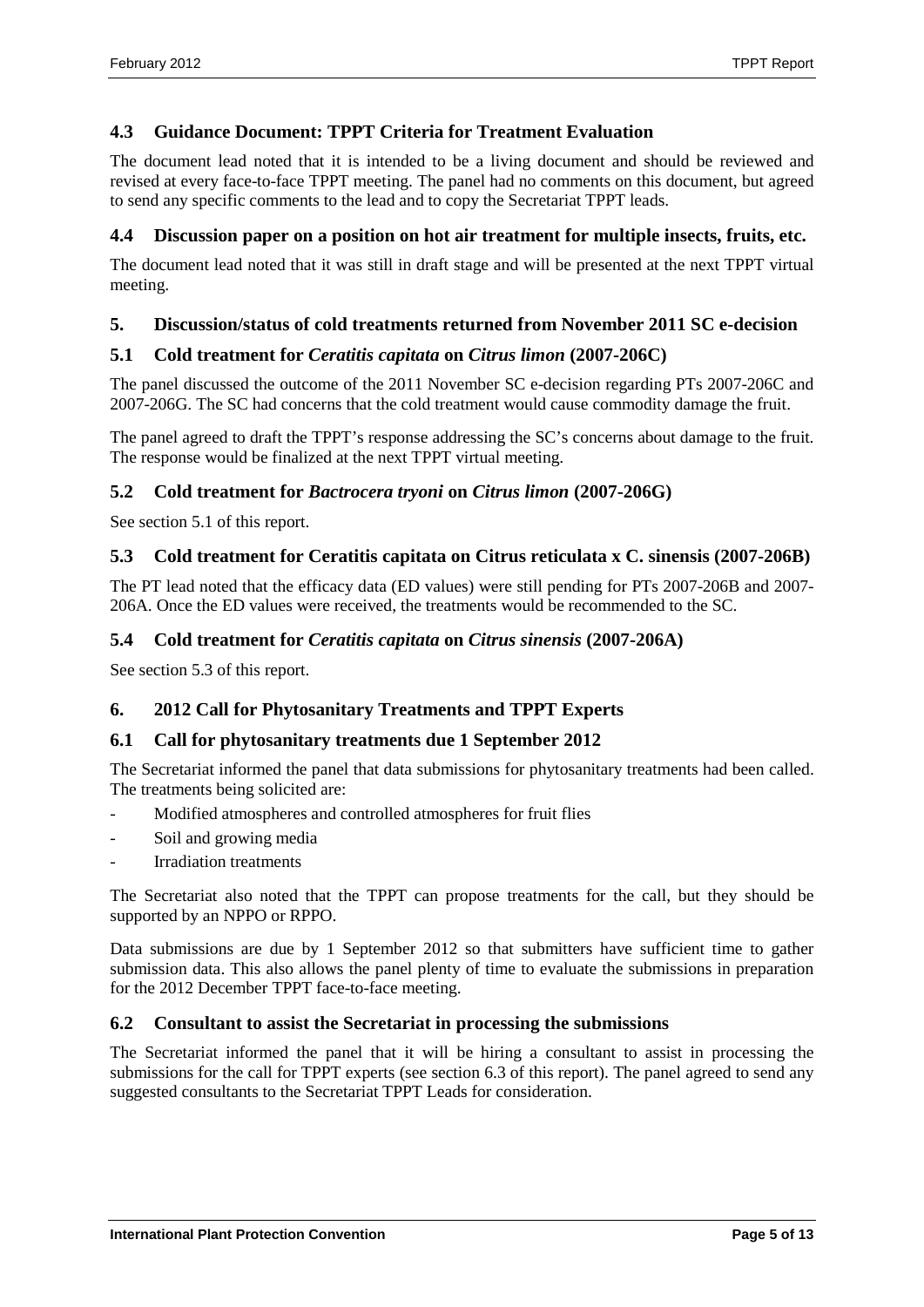## <span id="page-5-0"></span>**6.3 Call for TPPT Experts due 1 June 2012**

The Secretariat informed the panel that TPPT Experts also had been called. The expertise being solicited are:

- Two experts for five-year terms beginning in 2012 with expertise in phytosanitary treatments for wood packaging material or fruit flies
- Two experts for five-year terms beginning in 2013 with expertise in phytosanitary treatments for soil and growing media or fruit flies

Nominations are due by 1 June 2012 to allow the new experts to attend the 2012 December TPPT face-to-face meeting.

#### <span id="page-5-1"></span>**7. Discussion/status on Heat treatment of wood packaging material using dielectric heating (2007-114)**

The PT lead for *Heat treatment of wood packaging material using dielectric heating* (2007-114) updated the panel of the recent developments in the treatment. The Technical Panel on Forest Quarantine (TPFQ) will be meeting virtually to finalize the comments on the *Revision of Annex 1 to ISPM 15:2009 - the addition of sulfuryl fluoride and microwave irradiation treatments* (2006-011). Topic 2006-011 and PT 2007-114 will both be presented to the SC. It was also noted that a guidance document was needed for the treatment. The PT lead and two panel members agreed to be part of the working group for developing the guidance document for the draft PT *Heat treatment of wood packaging material using dielectric heating* (2007-114).

#### <span id="page-5-2"></span>**8. Discussion of the fumigant ethanedinitrile (EDN)**

The panel discussed the fumigant ethanedinitrile (EDN) as a potential replacement for methyl bromide (MeBr) fumigation. Because it is a relatively new fumigant (developed only 10-15 years ago), the panel considered this could be a good subject to request the SC add to the work programme. The panel did not have enough time to thoroughly discuss the paper, so it was deferred to a future TPPT virtual meeting.

#### <span id="page-5-3"></span>**9. Recommendations to the SC (if applicable)**

The panel recommends the draft PT *Vapour heat treatment for* Bactrocera cucurbitae *on* Cucumis melo *var.* reticulatus (2006-110) PT to the SC.

The TPPT had no immediate recommendations to the SC. However, it was noted that the TPPT response to the 2011 November SC e-decision regarding the cold treatment of *Citrus limon* will be prepared and presented to the SC and that the draft PT *Heat treatment of wood packaging material using dielectric heating* (2007-114) will be presented to the SC.

#### <span id="page-5-4"></span>**10. Other business**

One panel member presented a draft document titled *Study plan to validate the proposed fumigation schedule of sulfuryl fluoride for inclusion in ISPM No. 15 for eradication of pine wood nematode*  (Bursaphelenchus xylophilus) from wood packaging material<sup>[1](#page-5-6)</sup>. The panel agreed to send any specific comments to the lead and to copy the Secretariat TPPT leads.

#### <span id="page-5-5"></span>**11. Follow-up Actions for next TPPT Virtual Meeting**

Please see Appendix 4 of this report. In addition, a more thorough discussion of agenda item 8 *Discussion of the fumigant ethanedinitrile (EDN)* has been deferred to a future TPPT virtual meeting.

<span id="page-5-6"></span> $12012$ \_TPPT\_Feb\_07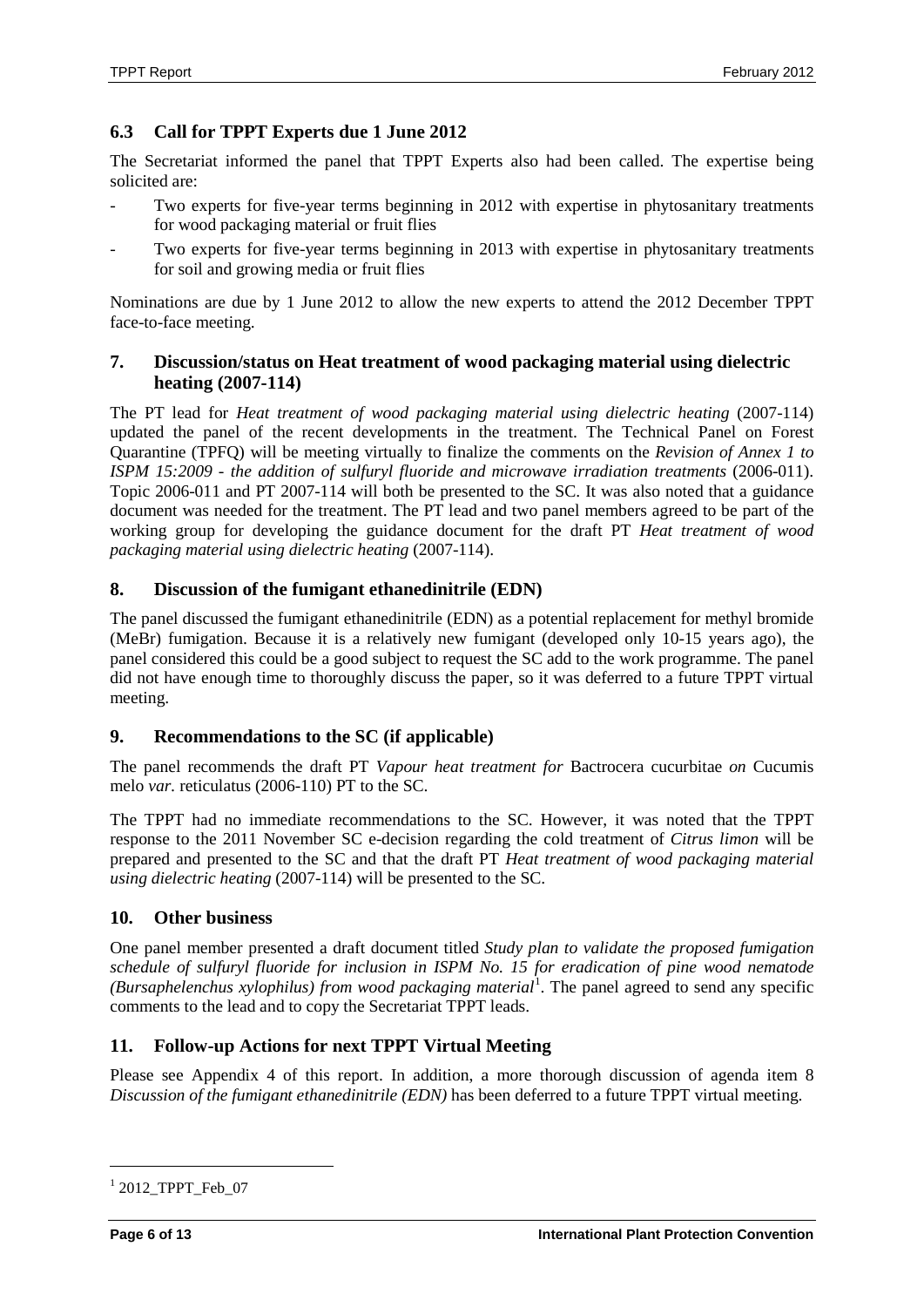# <span id="page-6-0"></span>**12. Close of the meeting**

The Secretariat thanked the panel for the good attendance at this meeting. The Secretariat noted that it would like to have a meeting before the 2012 April SC Meeting (23-27 April) to finalize the TPPT Update meeting document.

The panel agreed to adopt this meeting report via email.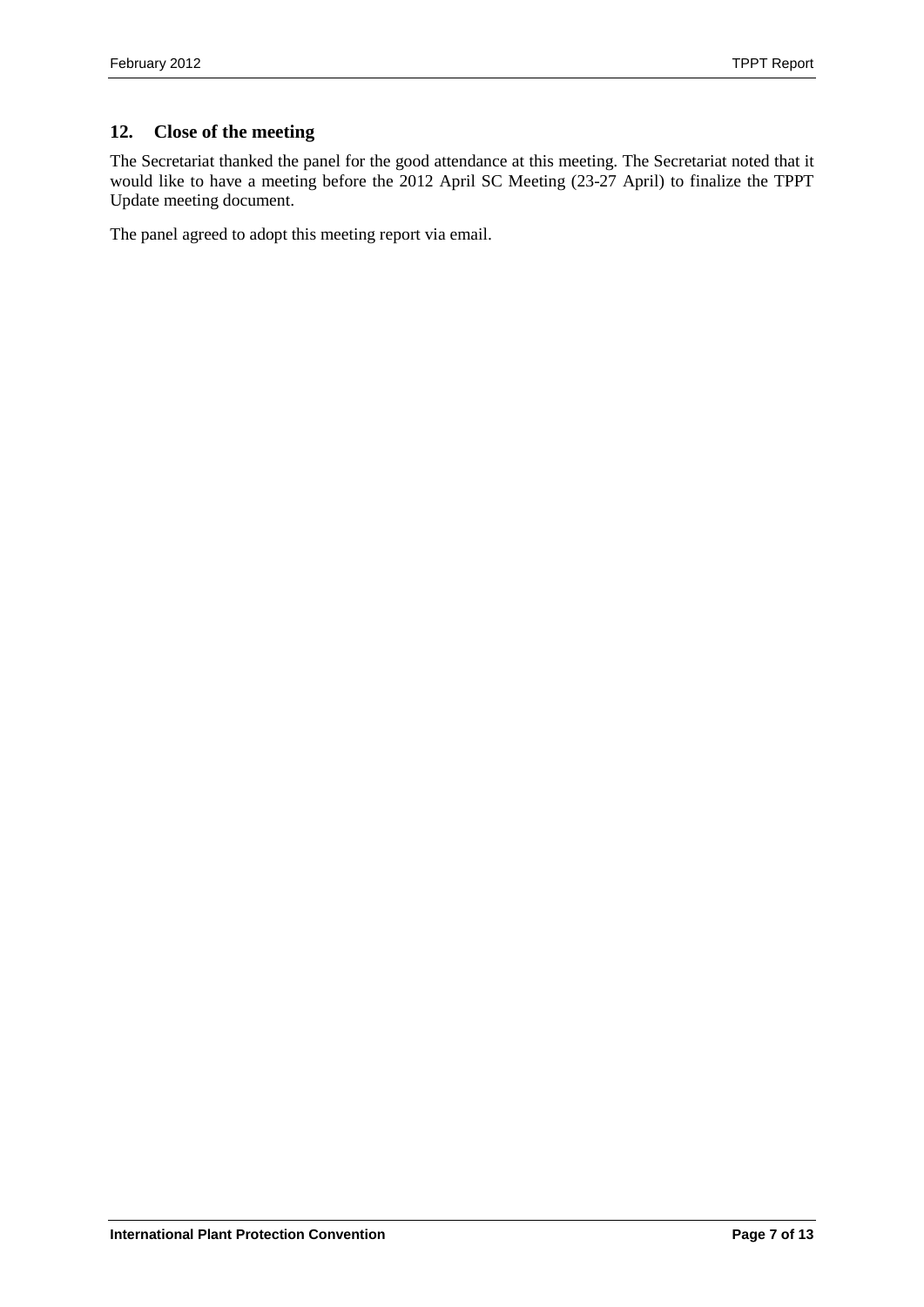# <span id="page-7-0"></span>**APPENDIX 1 - Agenda**

| <b>AGENDA ITEM</b>                                                                                                                                  | <b>DOCUMENT NO.</b> | <b>PRESENTER</b>                 |
|-----------------------------------------------------------------------------------------------------------------------------------------------------|---------------------|----------------------------------|
| 1. Opening of the meeting                                                                                                                           |                     |                                  |
| 1.1 Orientation Refresher for GoToTraining                                                                                                          | 2012 TPPT Feb 04    | <b>DUBON</b>                     |
| 1.2 Welcome by the IPPC Secretariat                                                                                                                 | 2012 TPPT Feb 01    | <b>ZETTLER</b>                   |
|                                                                                                                                                     | 2012 TPPT Feb 02    |                                  |
| 1.3 Introductions                                                                                                                                   | 2012 TPPT Feb 03    | <b>ZETTLER</b>                   |
| 2. Secretariat Maintenance and Updates from relevant<br><b>Bodies</b>                                                                               |                     | <b>ZETTLER</b>                   |
| 3. Discussion/status on treatments that may be ready for<br>2012 Member Consultation (finalize by 15 March 2012 for<br>presentation to 2012 May SC) |                     | <b>ZETTLER</b>                   |
| 3.1 Vapour heat treatment for Bactrocera tryoni on Mangifera<br>indica (2010-107)                                                                   | 2010-107            | <b>PARK</b>                      |
| 3.2 Vapour heat treatment for Ceratitis capitata on Mangifera<br>indica (2010-106)                                                                  | 2010-106            | <b>WOOD</b>                      |
| 3.3 Other possible treatments?                                                                                                                      |                     | <b>ZETTLER</b>                   |
| 4. Discussion/status of guidelines on treatments (finalize by<br>15 March 2012 for presentation to 2012 May SC)                                     |                     | <b>ZETTLER</b>                   |
| 4.1 Discussion document on guidance for submitting<br>treatments regarding soil and growing media associated<br>with plants                         | TPPT_01             | <b>CANNON/ JESSUP</b>            |
| 4.2 Develop guidance for NPPOs as a Guidance<br>document/Checklist                                                                                  |                     | <b>ZETTLER</b>                   |
| ❖ Cold Treatments                                                                                                                                   | TPPT_02             | JESSUP/WILLINK/<br><b>BAXTER</b> |
| ❖ Vapour Heat Treatments                                                                                                                            | TPPT_03             | PARK (MIZOBUCHI)                 |
| ❖ Forced Air Heat Treatments                                                                                                                        | TPPT 04             | ORMSBY                           |
| ❖ Hot Water Treatments                                                                                                                              | TPPT 05             | CANNON/WOOD                      |
| ❖ Cold Treatment for Fruit                                                                                                                          | TPPT 08             | <b>WOOD</b>                      |
| 4.3 Guidance Document: TPPT Criteria for Treatment<br>Evaluation                                                                                    | <b>TPPT 06</b>      | <b>ORMSBY</b>                    |
| 4.4 Discussion paper on a position on hot air treatment for<br>multiple insects, fruits, etc.                                                       | <b>TPPT 07</b>      | <b>JESSUP</b>                    |
| 5. Discussion/status of cold treatments returned from<br>November SC e-decision (finalize by September 2012 for SC<br>e-decision)                   |                     | <b>ZETTLER</b>                   |
| 5.1 Cold treatment for Ceratitis capitata on Citrus limon (2007-<br>206C)                                                                           | 2007-206C           | No Lead (MIZO)                   |
| 5.2 Cold treatment for Bactrocera tryoni on Citrus limon<br>$(2007 - 206G)$                                                                         | 2007-206G           | WANG                             |
| 5.3 Cold treatment for Ceratitis capitata on Citrus reticulata x<br>C. sinensis (2007-206B)                                                         | 2007-206B           | No Lead (MIZO)                   |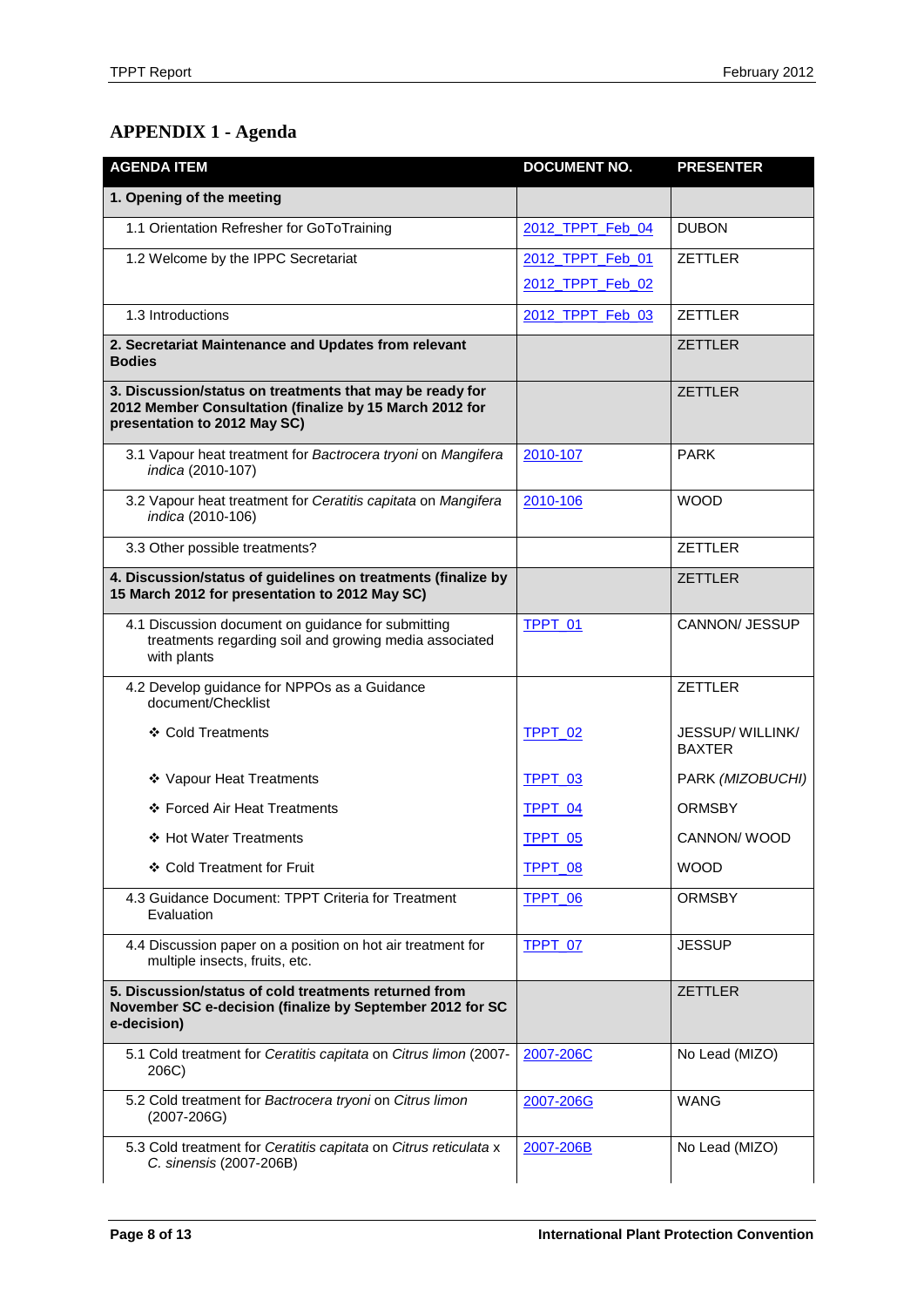| <b>AGENDA ITEM</b>                                                                                                                              | <b>DOCUMENT NO.</b> | <b>PRESENTER</b> |
|-------------------------------------------------------------------------------------------------------------------------------------------------|---------------------|------------------|
| 5.4 Cold treatment for Ceratitis capitata on Citrus sinensis<br>$(2007 - 206A)$                                                                 | 2007-206A           | <b>BAXTER</b>    |
| 6. 2012 Call for Phytosanitary Treatments and TPPT Experts                                                                                      |                     | <b>DUBON</b>     |
| 6.1 Call for phytosanitary treatments due 1 September 2012                                                                                      |                     | <b>DUBON</b>     |
| ❖ Modified atmospheres and controlled atmospheres for<br>fruit flies                                                                            |                     |                  |
| ❖ Soil and growing media                                                                                                                        |                     |                  |
| ❖ Irradiation treatments                                                                                                                        |                     |                  |
| 6.2 Consultant to assist the Secretariat in processing the<br>submissions                                                                       |                     | <b>DUBON</b>     |
| 6.3 Call for TPPT Experts due 1 June 2012                                                                                                       |                     | <b>DUBON</b>     |
| ❖ Two experts for five-year terms beginning in 2012 with<br>expertise in phytosanitary treatments for wood<br>packaging material or fruit flies |                     |                  |
| ❖ Two experts for five-year terms beginning in 2013 with<br>expertise in phytosanitary treatments for soil and<br>growing media or fruit flies  |                     |                  |
| 7. Discussion/status on Heat treatment of wood packaging<br>material using dielectric heating (2007-114)                                        |                     | <b>ORMSBY</b>    |
| 7.1 Email from Ms Kelli Hoover                                                                                                                  | 2012_TPPT_Feb_05    | <b>ORMSBY</b>    |
| 7.2 Verbal update on TPPT response to member comments<br>and working with Steward on the revision of Annex 1 to<br>ISPM 15                      |                     | <b>ORMSBY</b>    |
| 8. Discussion of the fumigant ethanedinitrile (EDN)                                                                                             | 2012_TPPT_Feb_06    | <b>ZETTLER</b>   |
| 9. Recommendations to the SC (if applicable)                                                                                                    |                     | <b>ZETTLER</b>   |
| 10. Other business                                                                                                                              | 2012_TPPT_Feb_07    | <b>ZETTLER</b>   |
| 11. Follow-up Actions for next TPPT Virtual Meeting                                                                                             |                     | <b>ZETTLER</b>   |
| 12. Close of the meeting                                                                                                                        |                     | <b>ZETTI FR</b>  |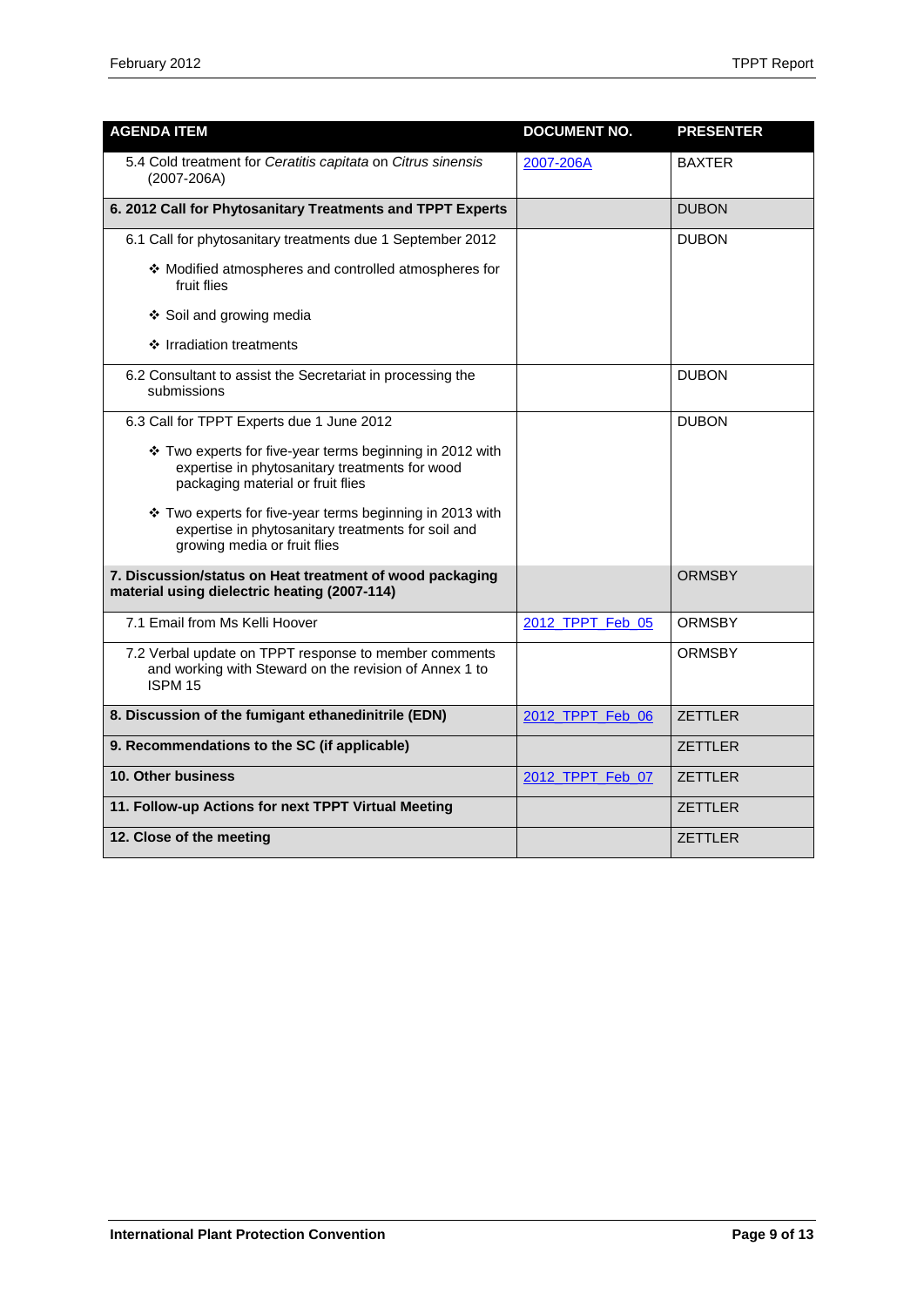# <span id="page-9-0"></span>**APPENDIX 2 – Documents List**

| <b>DOCUMENT NUMBER</b> | <b>AGENDA</b><br><b>ITEM</b>       | <b>DOCUMENT TITLE</b><br>(PREPARED BY)                                                                                                                                                                                         | DATE POSTED /<br><b>DISTRIBUTED</b> |  |  |
|------------------------|------------------------------------|--------------------------------------------------------------------------------------------------------------------------------------------------------------------------------------------------------------------------------|-------------------------------------|--|--|
| <b>Draft ISPMs</b>     |                                    |                                                                                                                                                                                                                                |                                     |  |  |
| 2007-206A              | 05.4                               | Cold treatment for Ceratitis capitata on Citrus<br>sinensis (2007-206A) (BAXTER)                                                                                                                                               | 2012-02-10                          |  |  |
| 2007-206B              | 05.3                               | Cold treatment for Ceratitis capitata on Citrus<br>reticulata x C. sinensis (2007-206B) (No Lead -<br>MIZO)                                                                                                                    | 2012-02-10                          |  |  |
| 2007-206C              | 05.1                               | Cold treatment for Ceratitis capitata on Citrus<br>limon (2007-206C) (No Lead - MIZO)                                                                                                                                          | 2012-02-10                          |  |  |
| 2007-206G              | 05.2                               | Cold treatment for Bactrocera tryoni on Citrus<br>limon (2007-206G) (WANG)                                                                                                                                                     | 2012-02-10                          |  |  |
| 2010-106               | 03.2                               | Vapour heat treatment for Ceratitis capitata on<br>Mangifera indica (2010-106) (WOOD)                                                                                                                                          | (not posted, in<br>draft stage)     |  |  |
| 2010-107               | 03.1                               | Vapour heat treatment for Bactrocera tryoni on<br>Mangifera indica (2010-107) (PARK)                                                                                                                                           | (not posted, in<br>draft stage)     |  |  |
|                        | <b>All Other Meeting Documents</b> |                                                                                                                                                                                                                                |                                     |  |  |
| 2012 TPPT Feb 01       | 01.2                               | Agenda (DUBON)                                                                                                                                                                                                                 | 2012-02-10                          |  |  |
| 2012_TPPT_Feb_02       | 01.2                               | Documents List (DUBON)                                                                                                                                                                                                         | 2012-02-10                          |  |  |
| 2012_TPPT_Feb_03       | 01.3                               | Participants List (DUBON)                                                                                                                                                                                                      | 2012-02-10                          |  |  |
| 2012 TPPT Feb 04       | 01.1                               | Virtual meeting information (DUBON)                                                                                                                                                                                            | 2012-02-10                          |  |  |
| 2012_TPPT_Feb_05       | 07.1                               | Email from Ms Kelli Hoover (DUBON)                                                                                                                                                                                             | 2012-02-10                          |  |  |
| 2012 TPPT Feb 06       | 07.2                               | Email regarding the fumigant ethanedinitrile<br>(EDN) (DUBON)                                                                                                                                                                  | 2012-02-10                          |  |  |
| 2012 TPPT Feb 07       | 10.0                               | Study plan to validate the proposed fumigation<br>schedule of sulfuryl fluoride for inclusion in ISPM<br>No. 15 for eradication of pine wood nematode<br>(Bursaphelenchus xylophilus) from wood<br>packaging material (ORMSBY) | 2012-02-16                          |  |  |
| <b>TPPT</b> 01 to 08   | 04.1 to 04.4                       | Guidelines on treatments (Various Leads)                                                                                                                                                                                       | Various                             |  |  |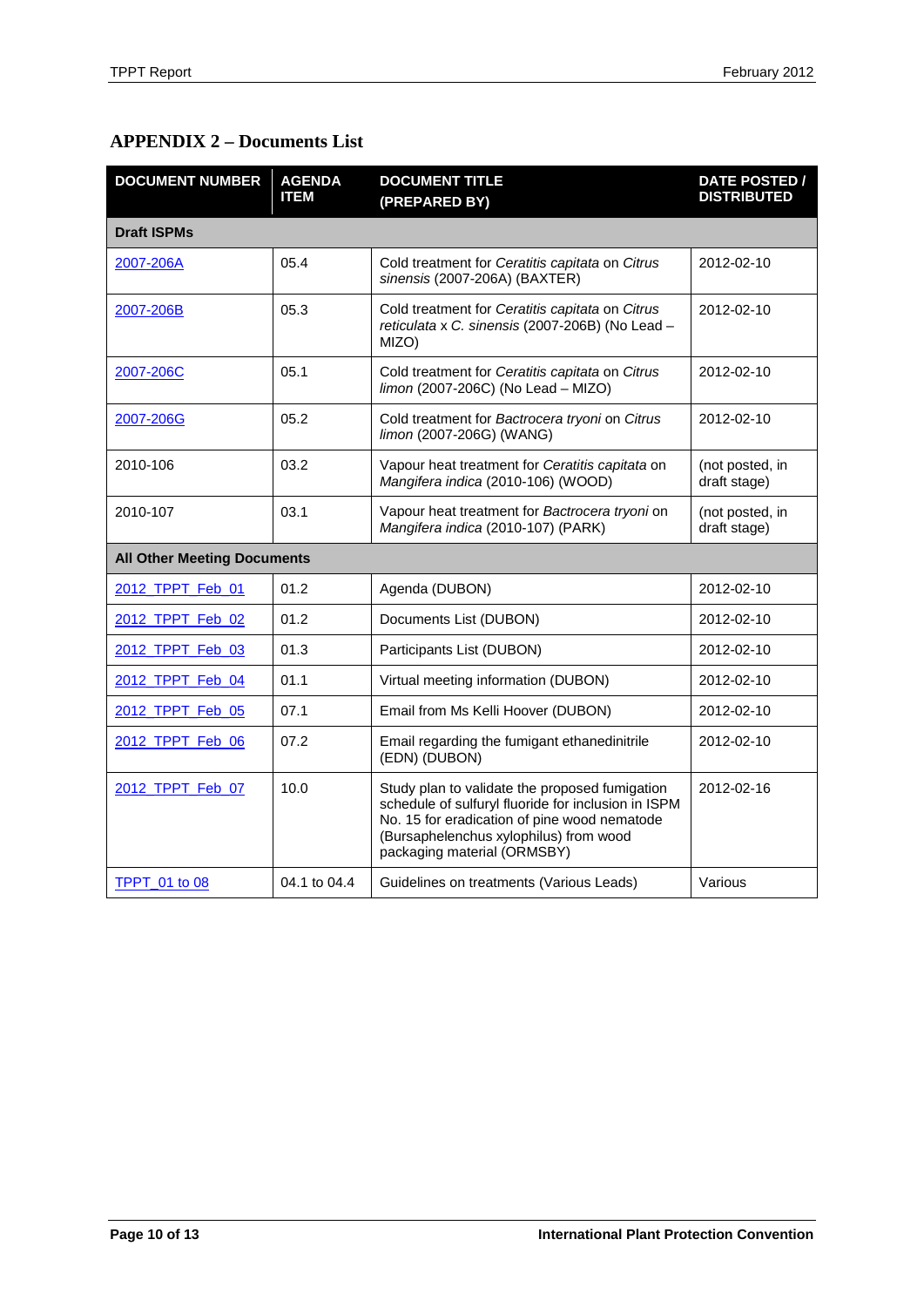<span id="page-10-0"></span>

| <b>PARTICIPANT</b><br><b>ROLE</b> | NAME, MAILING, ADDRESS,<br><b>TELEPHONE</b>                                                                                                                                                                                                      | <b>EMAIL ADDRESS</b>                              | <b>TERM</b><br><b>EXPIRES</b> |
|-----------------------------------|--------------------------------------------------------------------------------------------------------------------------------------------------------------------------------------------------------------------------------------------------|---------------------------------------------------|-------------------------------|
| <b>Steward</b>                    | Mr Antarjo DIKIN<br>Director<br>Applied Research Institute of<br>Agricultural Quarantine<br>Kab. Bekasi 17520, West Java<br><b>INDONESIA</b><br>Mob: +62 813 99155774<br>Tel: +62 21 82618923                                                    | antario dikin@yahoo.com;<br>buttmkp@deptan.go.id; | <b>NA</b>                     |
| <b>Member</b>                     | Mr Andrew JESSUP<br>Senior Research Horticulturist<br>NSW Department of Primary Industries<br>Locked Bag 26, GOSFORD NSW 2250<br><b>AUSTRALIA</b><br>Tel: +02 4348 1965                                                                          | andrew.jessup@industry.nsw.gov.au;                | $2014 - 1st$<br>Term          |
| <b>Member</b>                     | Mr Michael ORMSBY<br>Senior Adviser, Plant Risk Analysis<br><b>Biosecurity New Zealand</b><br>Ministry of Agriculture & Forestry<br>P.O Box 2526,<br>Wellington,<br><b>NEW ZEALAND</b><br>Tel: +64 4 8940486                                     | Michael.Ormsby@maf.govt.nz;                       | $2013 - 1st$<br>Term          |
| <b>Member</b>                     | Mr Min-Goo PARK<br>Division of Pest survey and Control<br>National Plant Quarantine Service<br>Ministry of Agriculture and Forestry<br>Anyang-6 dong, Anyang city, Gyeonggi<br>Prov.<br>P.O. 430-016<br>REPUBLIC OF KOREA<br>Ph: +82 31 441 6982 | mgpark@npqs.go.kr;                                | $2014 - 1st$<br>Term          |
| <b>Member</b>                     | Mr Eduardo WILLINK<br>Estación Experimental Agroindustrial<br>Obispo Colombres,<br>P.O.Box 9,<br>Las Talitas (4101)<br>Tucumán<br><b>ARGENTINA</b><br>Tel: +54 381-4276561 ext. 154                                                              | ewillink@eeaoc.org.ar;<br>ewillink@arnet.com.ar;  | $2013 - 1st$<br>Term          |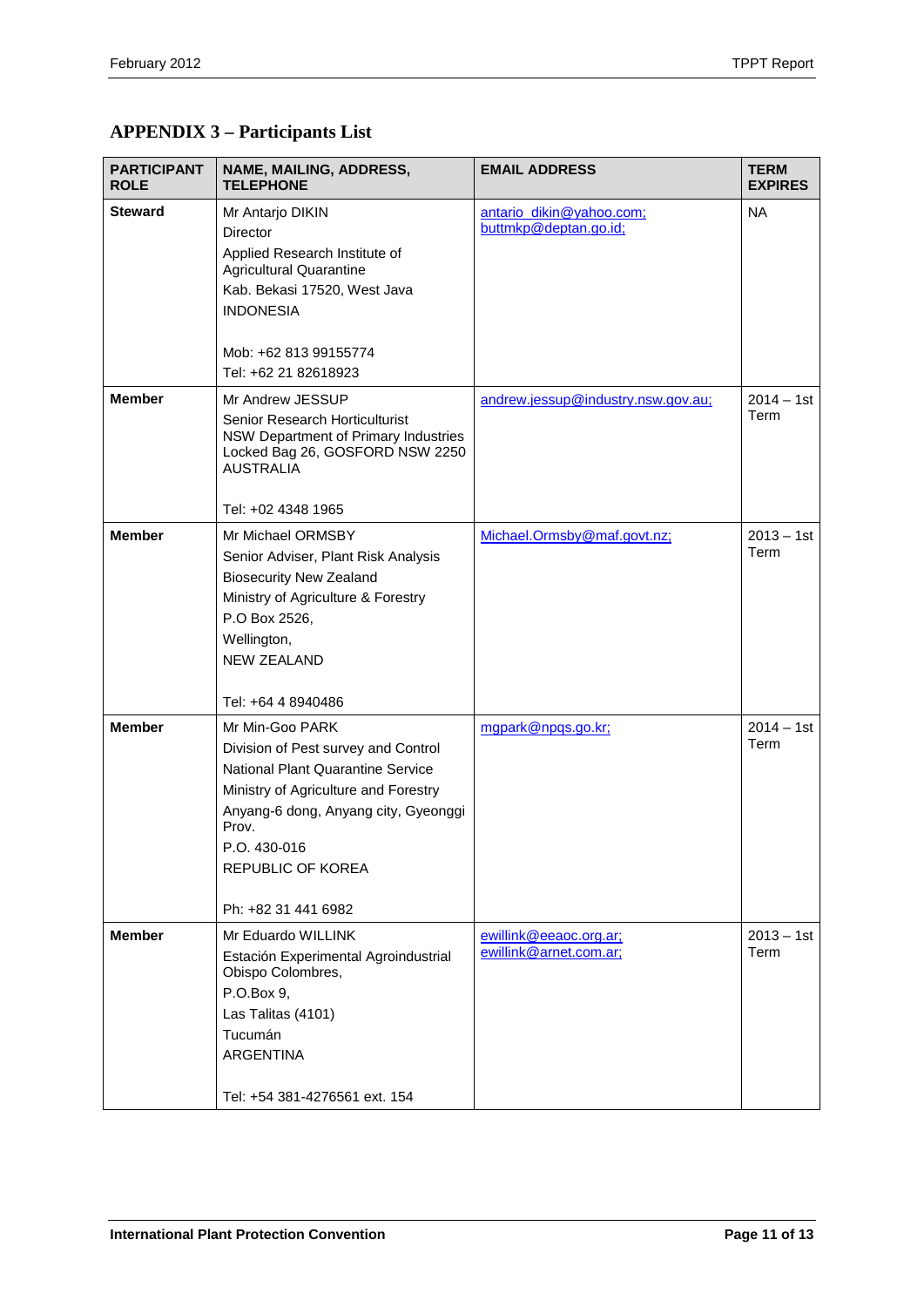| <b>Member</b>                     | Mr Scott WOOD<br>Center for Plant Health Science<br>Technology<br><b>Plant Protection and Quarantine</b><br>Animal and Plant Health Inspection<br>Service<br>U.S. Department of Agriculture<br>1730 Varsity Drive, Suite 400<br>Raleigh, NC 27606-5202<br><b>USA</b><br>Tel: +1 919 855 7451 | Scott.Wood@aphis.usda.gov; | $2013 - 1st$<br>Term |
|-----------------------------------|----------------------------------------------------------------------------------------------------------------------------------------------------------------------------------------------------------------------------------------------------------------------------------------------|----------------------------|----------------------|
| <b>Member</b>                     | Mr Wang YUEJIN<br>Institute of Inspection Technology and<br>Equipment<br>Chinese Academy of Inspection and<br>Quarantine<br>No. 241 Huixinli, Chaoyang District,<br><b>Beijing 100029</b><br><b>CHINA</b><br>Tel: +86 10 64934647                                                            | wangyuejin@263.net.cn;     | $2013 - 1st$<br>Term |
| <b>IPPC</b><br><b>Secretariat</b> | Mr Larry ZETTLER<br>International Plant Protection<br>Convention<br>Food and Agriculture Organization of<br>the United Nations<br>920 Rahn Station Rd<br>Rincon, GA 31326<br><b>USA</b><br>Tel: +1 912 754 9907<br>Mob: +1 912 547 9677                                                      | Larry.Zettler@fao.org;     | <b>NA</b>            |
| <b>IPPC</b><br><b>Secretariat</b> | Ms Stephanie DUBON<br>International Plant Protection<br>Convention<br>Food and Agriculture Organization of<br>the United Nations<br>Viale delle Terme di Caracalla<br>00153 Rome<br><b>ITALY</b><br>Tel: +39 06 5705 3806                                                                    | Stephanie.Dubon@fao.org;   | <b>NA</b>            |